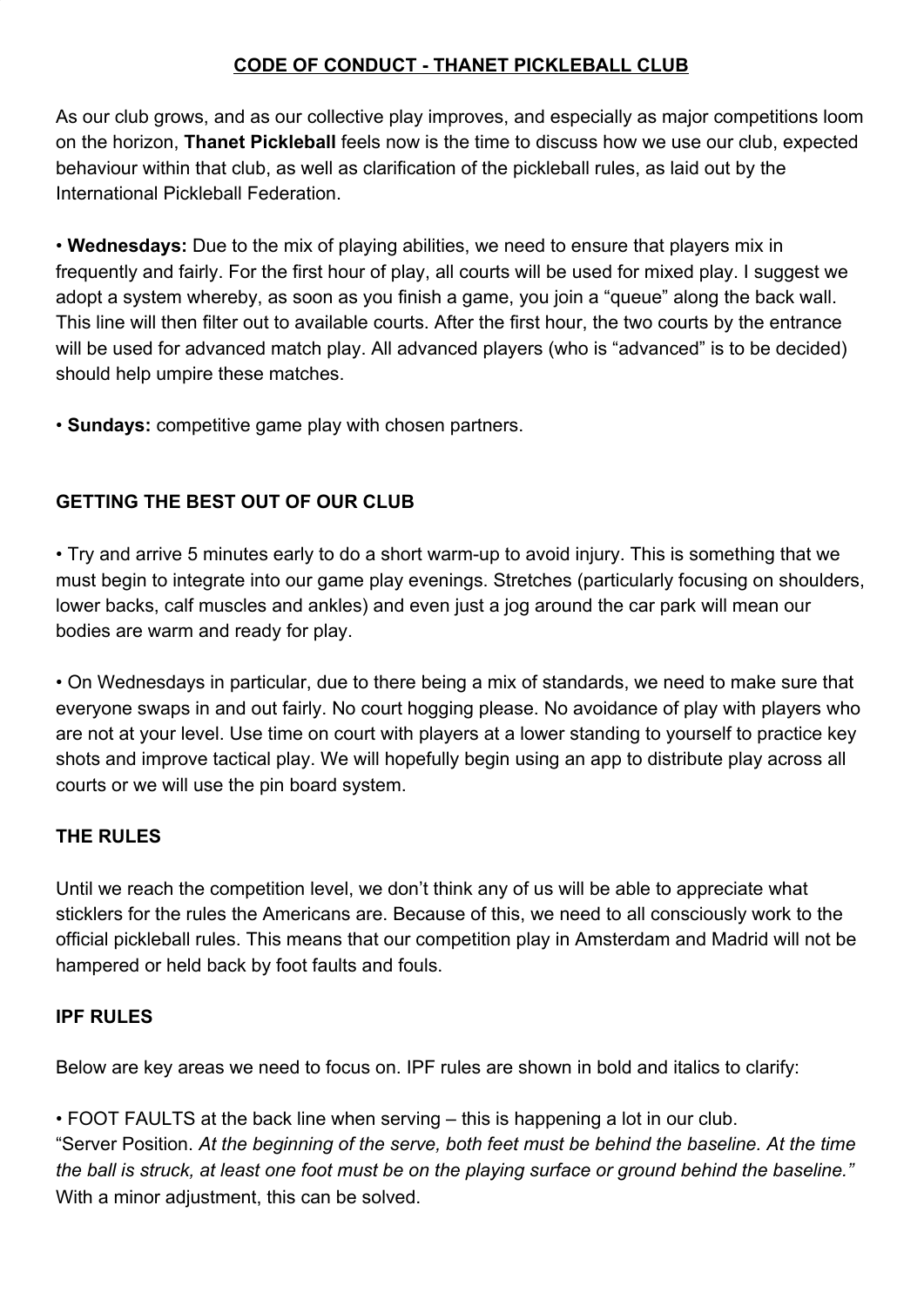• Entering the NO-VOLLEY ZONE after playing a point.

*"A fault will be declared if, in the act of volleying the ball, a player or anything the player is wearing or carrying touches the non-volley zone or touches any non-volley line. For example, a fault will be declared if, in the act of volleying the ball, one of the player's feet touches a non-volley line."* So, this means as well as entering the no-volley zone (or as we sometimes call it: the "kitchen"), you also cannot touch the line of this zone. Let's think about taking a step back when we're playing close to the net. Even after the ball is classed as a dead ball (it's made two bounces after a winning hit), and you enter the no-volley zone, it's still classed as a foul: *"It is a fault even if the ball is declared dead before the player touches the non- volley zone."*

• LINE CALLS: if the ball hits the kitchen/no-volley zone line on a service, it's out. If it hits a sideline during play, it's in.

> Ways to avoid arguments about line calls: if you're having to sit out, then please referee a match – this will help with line calls and also give you the opportunity to see other people's tactics.

> Code of Ethics for line calling: If there is no referee to assist your game, we must line call clearly and quickly. The ball must hit the ground before it is called officially out.

> As a new club rule, we think we should adopt the following: if there is a disagreement, from either side, a "let" must be called.

*"The player, when assigned line- calling duties, operates under the principle that all questionable calls must be resolved in favour of the opponent."* This means that you do not call a line call in your favour.

- Players will call the lines on their side of the court.

- The opponent gets the benefit of the doubt on line calls made.

- Any ball that cannot be called "out" is therefore presumed to be "in." The player cannot claim a "let" (replay) because the ball was not seen.

• SPORTSMANSHIP: it's worth raising the "technical foul" ruling at this juncture: TECHNICAL FOUL: the referee is empowered to add one point to a player's score or a team's score *"when the opponent violates one of the rules calling for a technical foul or, in the referee's judgment, the opponent is being overly and deliberately abusive."*

It's great that we play hard and that we take our game very seriously, but it's come to the club's attention that some behaviour is off-putting to other players and may be found to be aggressive or intimidating.

• SCORING: it's actually an official rule that we must state the score before we serve. This will also mean that there will be fewer arguments regarding score. If, for example, the wrong player serves because of a mix-up in scoring, this is actually classed as a fault.

• CALLING THE SCORE: the score should be called as three numbers. *"The proper sequence for calling the score is: server score, receiver score, then, for doubles only, (server) 1 or 2. To start a match, the score will be called as: zero - zero – two."* Let's try to avoid using terminology from other sports, such as tennis. No 'love' instead of zero.

Prior to the potential final game or match point, DO NOT add any phrase such as "potential game point" or "potential match point." This is where we need to tone down our language.

• POACHING: this is when a player "steals" their partner's shot – whether that be successfully or